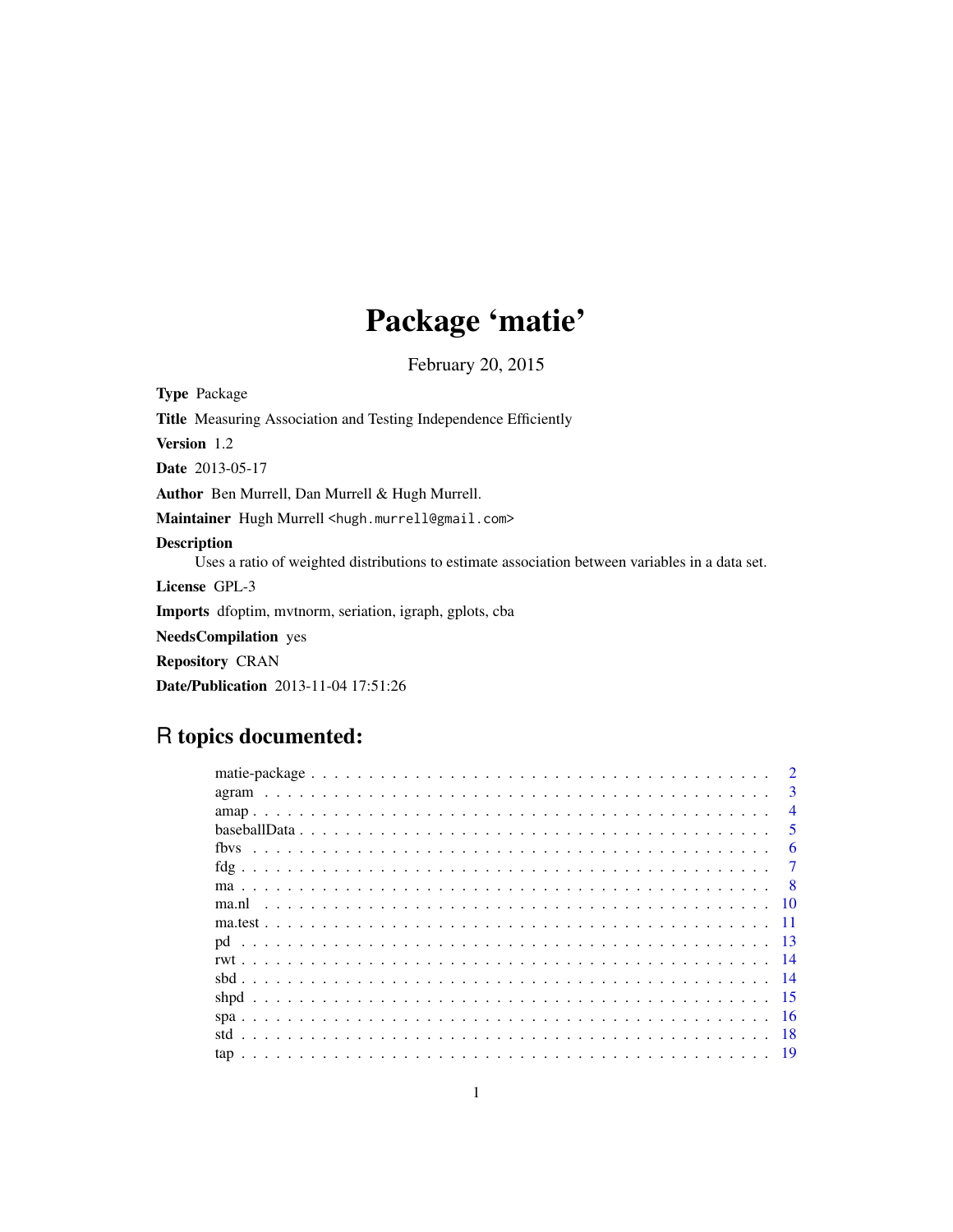#### <span id="page-1-0"></span>**Index** [21](#page-20-0)

matie-package *Measuring Association and Testing Independence Efficiently*

#### Description

A non-parametric measure of association between variables. The association score, A, ranges from 0 (when the variables are independent) to 1 (when they are perfectly associated). A is a kind of  $R^2$ estimate, and can be thought of as the proportion of variance in one variable explained by another (or explained by a number of other variables  $-A$  works for multivariate associations as well).

matie computes A by estimating a generalized  $R^2$ , which is computed from the ratio of the likelihood of an alternative model (allowing dependence between variables) over the likelihood of a null model (that forces the variables to be independent). See <http://arxiv.org/abs/1303.1828> for details.

The variables should be continuous. A is calculated from the ranks of the values, and ties are currently broken randomly. Ordinal data can be handled, but the properties of A have not been thoroughly investigated for non-continuous data with many ties. A is not currently implemented for category-valued data.

Version 1.2 provides underflow protection to fix a bug that appeared at high dimensions in earlier versions.

# Details

| Package: | matie      |
|----------|------------|
| Type:    | Package    |
| Version: | 1.2        |
| Date:    | 2013-10-11 |
| License: | GPL-3      |

#### Author(s)

Ben Murrell, Dan Murrell, Hugh Murrell. Maintainer: Hugh Murrell <abuph.murrell@gmail.com>

#### References

Discovering general multidimensional associations, <http://arxiv.org/abs/1303.1828>

#### Examples

d <- sbd(NULL,n=400,Rsq=0.9)  $aScore \leftarrow ma(d)$ pValue <- ma.test(d,aScore)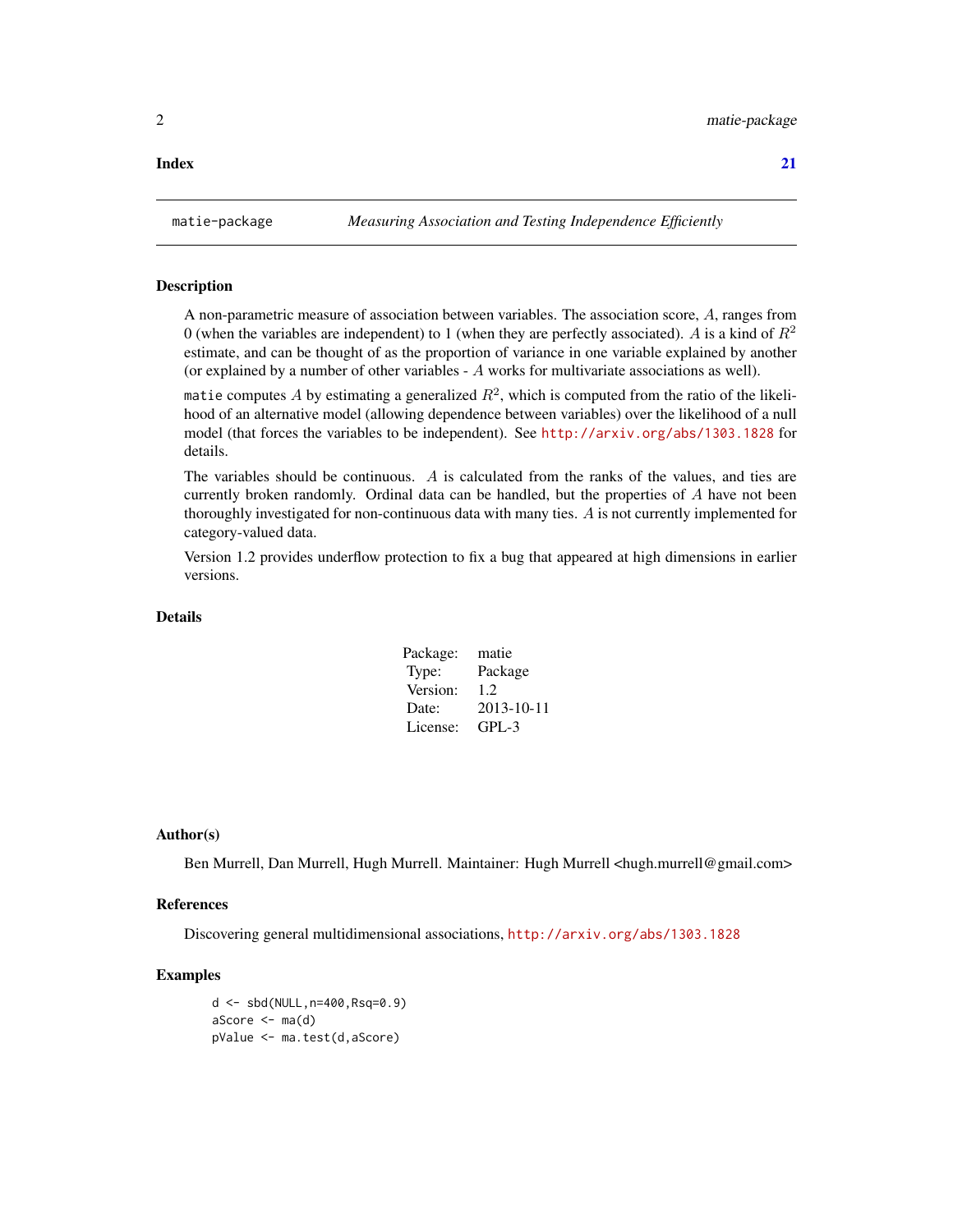<span id="page-2-1"></span><span id="page-2-0"></span>agram *Scattergram visualization of associations between all pairs of variables.*

#### Description

Uses the association array generated by tap to construct an array of association diagrams (pie charts and scatterplots).

# Usage

agram(dataSet, method, ranking, order, ...)

# Arguments

| dataSet    | the n x m data frame representing n samples of the m variables.                                                                                                             |
|------------|-----------------------------------------------------------------------------------------------------------------------------------------------------------------------------|
| method     | the method to use for linear association (included in the visualization) as per-<br>formed by cor, one of "pearson", "spearman", "kendall". The default is<br>"pearson".    |
| ranking    | a logical specifying whether or not to rank the data points before producing the<br>scatter plots. The default is FALSE.                                                    |
| order      | determines the variable ordering, one of FALSE (the default for no re-grouping)<br>or "PC" (for principal components re-grouping) or "OLO" (for optimal leaf or-<br>dering) |
| $\ddots$ . | passed on to graphics routines                                                                                                                                              |

# Details

Displays associations between all pairs of variables as a graphics array using pie-charts above the diagonal depicting the proportion of the total association that can be explained by a linear trend in blue, and the remaining non-linear association in red.

Below the diagonal, scatter plots are shown and colored according to proportional non-linearity (see nl3 returned by [ma.nl](#page-9-1) ).

#### Value

Returns nothing.

# Note

The data set can be of any dimension.

# Author(s)

Ben Murrell, Dan Murrell & Hugh Murrell.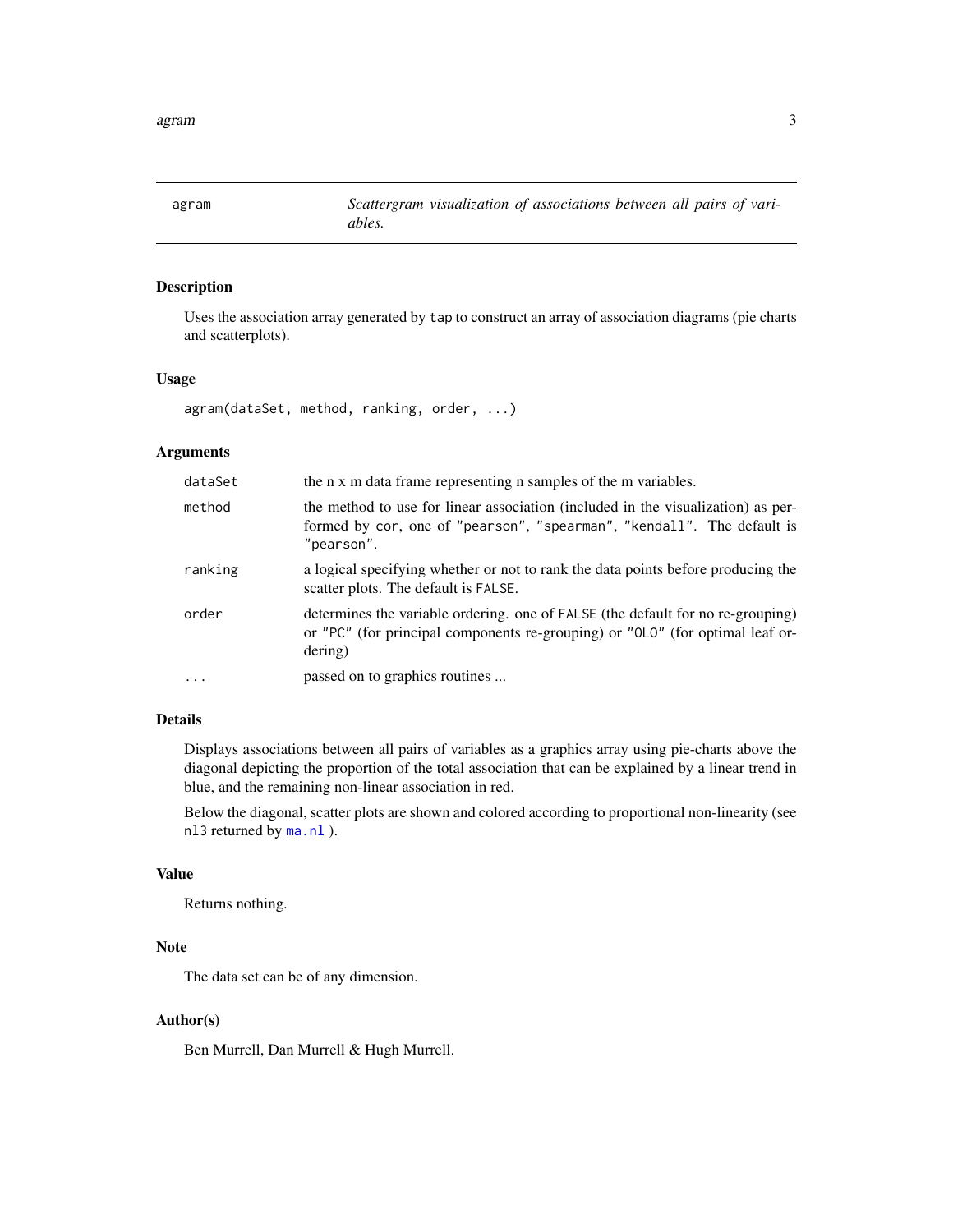# References

This code was adapted from the corrgram package:

Author: Kevin Wright, Copyright: 2006 Kevin Wright, License: GPL2.

#### See Also

[ma](#page-7-1) [ma.nl](#page-9-1) [tap](#page-18-1)

#### Examples

```
data(baseballData)
agram(baseballData,order="OLO",main="All pair associations for baseballData")
```

| amap | Heatmap and dendrogram from associations between all pairs of vari- |
|------|---------------------------------------------------------------------|
|      | ables.                                                              |

#### Description

Clusters variables in a datafrome using dist  $= 1-A$  and plots a heatmap with cluster dendrogram attached.

#### Usage

amap(dataSet, palette, corAdjusted, method, title, ...)

#### Arguments

| dataSet     | the n x m data frame representing n samples of the m variables.                                                                                                                    |
|-------------|------------------------------------------------------------------------------------------------------------------------------------------------------------------------------------|
| palette     | colour palette to use for the heatmap.                                                                                                                                             |
| corAdjusted | a flag which if set causes bi-variate A scores to be mutiplied by the sign of the<br>same bi-variate correlation. This gives a direction to the association. defaults to<br>FALSE. |
| method      | the method to use for correlation association as performed by cor, one of "pearson",<br>"spearman", "kendall". The default is "spearman".                                          |
| title       | a main title for the heatmap plot.                                                                                                                                                 |
| $\ddots$ .  | passed on to graphics routines                                                                                                                                                     |
|             |                                                                                                                                                                                    |

#### Details

uses heatmap.2 from the gplots package to display a heatmap and associated dendorgram with bi-variate scores provided by matie's A value. If required these scores can be expanded into the range [-1,1] through multiplication by the sign of the corresponding bi-variate correlation score.

<span id="page-3-0"></span>4 amap amap and the set of the set of the set of the set of the set of the set of the set of the set of the set of the set of the set of the set of the set of the set of the set of the set of the set of the set of the set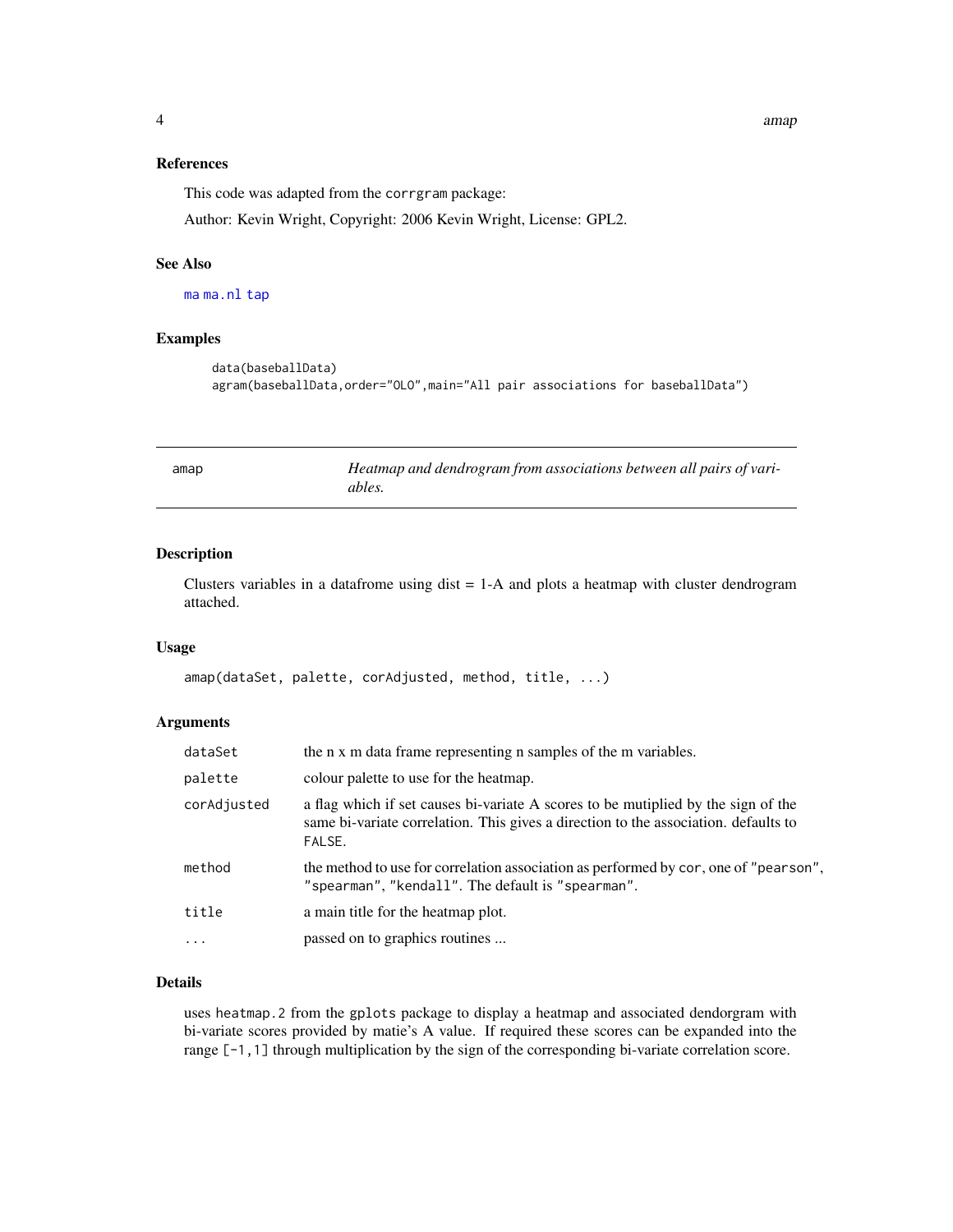#### <span id="page-4-0"></span>baseballData 5

# Value

Returns nothing.

#### Note

The data set can be of any dimension.

# Author(s)

Ben Murrell, Dan Murrell & Hugh Murrell.

#### References

This code was adapted from Moignard et al.

#### See Also

[ma](#page-7-1) [tap](#page-18-1)

# Examples

```
data(baseballData)
amap(baseballData,corAdjusted=TRUE)
```
baseballData *Baseball player performance and income dataset*

# Description

This data set is a collection of performance statistics for a collection of baseball players including a Salary variable.

#### Usage

data(baseballData)

#### Format

A data frame consisting of 11 variables (columns) for 322 players (rows).

# Source

CRAN: corrgram package

## References

This dataset is a subset of the baseball dataset from the corrgram package. Author: Kevin Wright, Copyright: 2006 Kevin Wright, License: GPL2.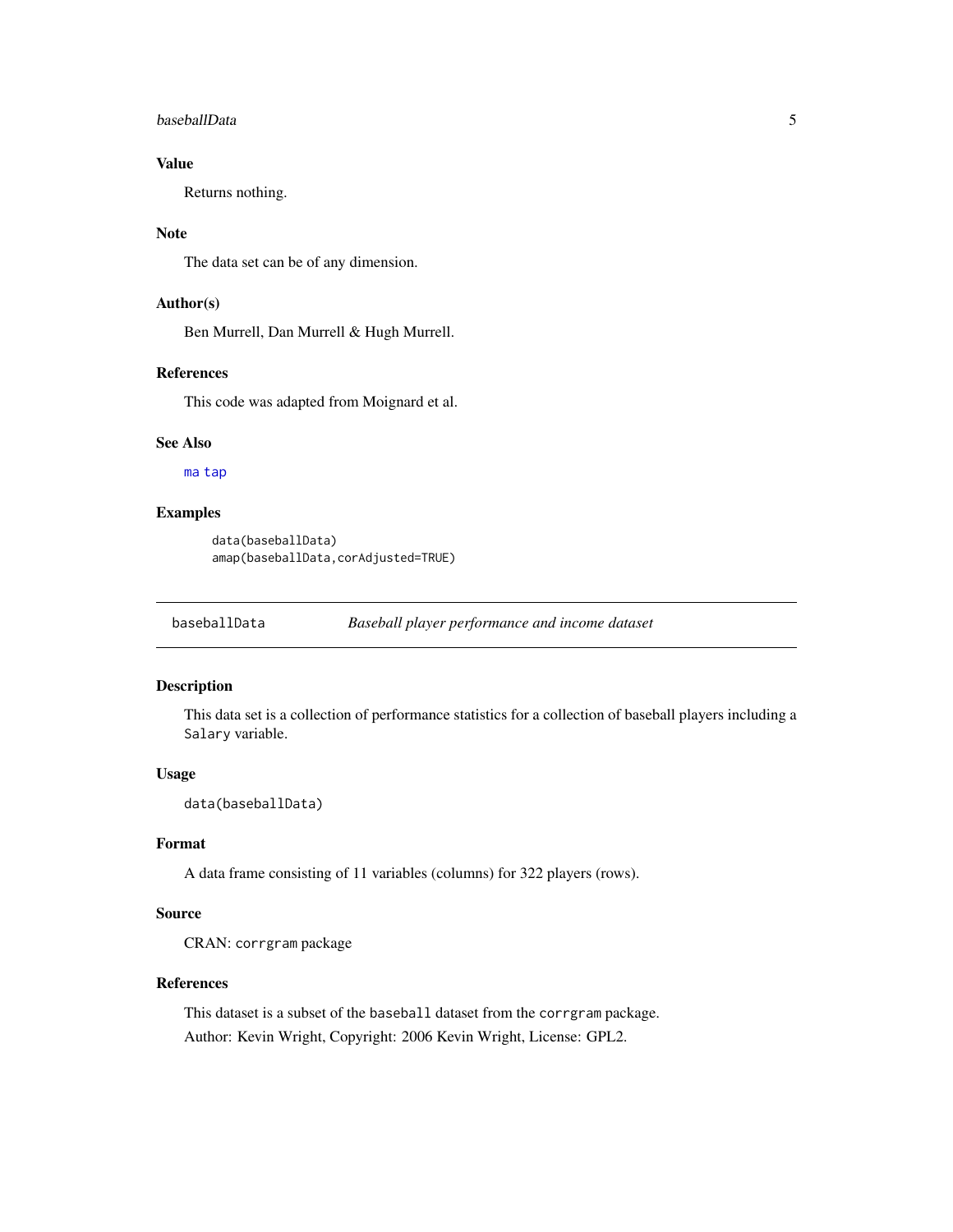<span id="page-5-0"></span>fbvs *Forwards, backwards variable selection, picking variables to maximize explained variance.*

# Description

Attempts to find the best explanatory set of variables to explain a single variable in a data set. Iterates between adding the next best variable to the set and removing the variable (if any) whose exclusion maximizes the overall score.

#### Usage

```
fbvs(dataSet,one,maxv,linear)
```
# Arguments

| dataSet | the n x m data frame representing n observations of m variables.                                                                                                             |
|---------|------------------------------------------------------------------------------------------------------------------------------------------------------------------------------|
| one     | a string specifying the name of one variable in the dataset, for which the best<br>explanatory set is required. Defaults to the name of the last variable in the<br>dataset. |
| maxv    | an integer limiting the maximum number of variables in the explanatory set.<br>Defaults to $m-1$ .                                                                           |
| linear  | a boolean flag which causes fbvs to use a linear model to estimate $R^2$ instead<br>of matie to estimate A when running the selection algorithm. Defaults to FALSE           |

#### Details

Variable names are only added to the explanatory set if their inclusion results in an increase in the association measure.

# Value

Returns a list containing the following items:

| one  | the name of the one variable that requires the explanatory set          |
|------|-------------------------------------------------------------------------|
| best | the best set of explanatory variables                                   |
| Rsa  | an estimate for $R^2$ provided by the best set of explanatory variables |

# Note

The data set can be of any dimension

# Author(s)

Ben Murrell, Dan Murrell & Hugh Murrell.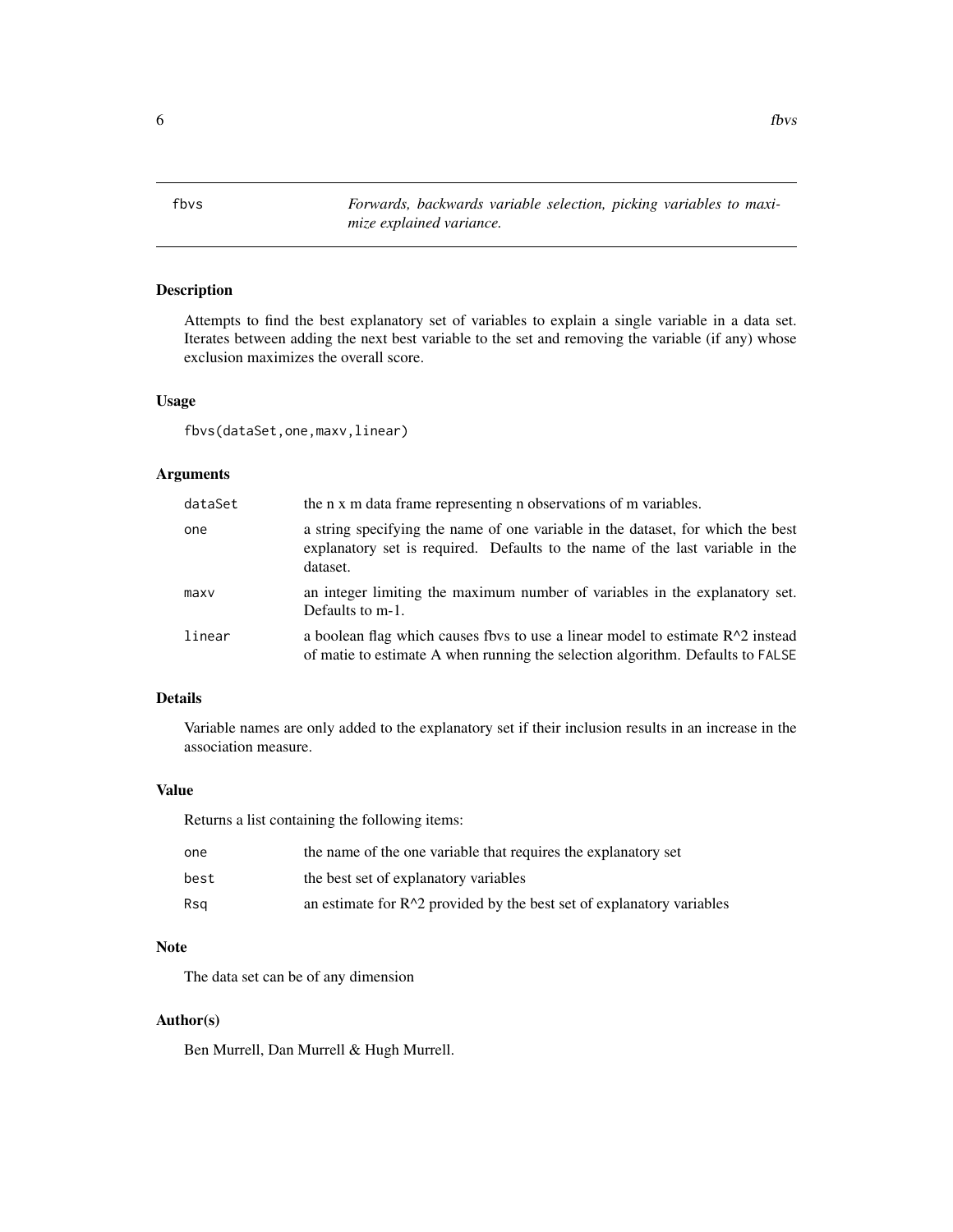<span id="page-6-0"></span>fdg *7* 

# References

Discovering general multidimensional associations, <http://arxiv.org/abs/1303.1828>

#### See Also

[ma](#page-7-1) [agram](#page-2-1)

# Examples

```
# measure association for all pairs in a subrange of the baseball dataset
data(baseballData)
fbvs(baseballData,one="Salary")
fbvs(baseballData,one="Salary",linear=TRUE)
```

```
fbvs(baseballData,one="Salary",maxv=2)
fbvs(baseballData,one="Salary",maxv=2,linear=TRUE)
```
fdg *Force directed graph visualization of associations between all pairs of variables.*

#### Description

Constructs and draws a force directed graph using an "all pairs" association matrix to drive attraction in the graph. This adjacency matrix can represent linear or non-linear associations.

#### Usage

```
fdg(dataSet, dataName, method, cutoff, dim)
```
# Arguments

| dataSet  | a data frame                                                                                                               |
|----------|----------------------------------------------------------------------------------------------------------------------------|
| dataName | a string naming the dataSet. (set to NULL if unknown)                                                                      |
| method   | one of "A" for non-linear associations or "Rsq" for linear associations. Defaults<br>to $"A"$ .                            |
| cutoff   | a real number between 0 and 1, used to remove edges from the graph with asso-<br>ciation $\lt$ cutoff. Defaults to 0.1     |
| dim      | graph layouts can be generated in 2 or 3 dimensions. note that rg1 must be<br>installed for viewing 3 dimensional layouts. |

# Details

The igraph package is used to generate, layout and display the force directed graph. The layout employed is [layout.kamada.kawai](#page-0-0).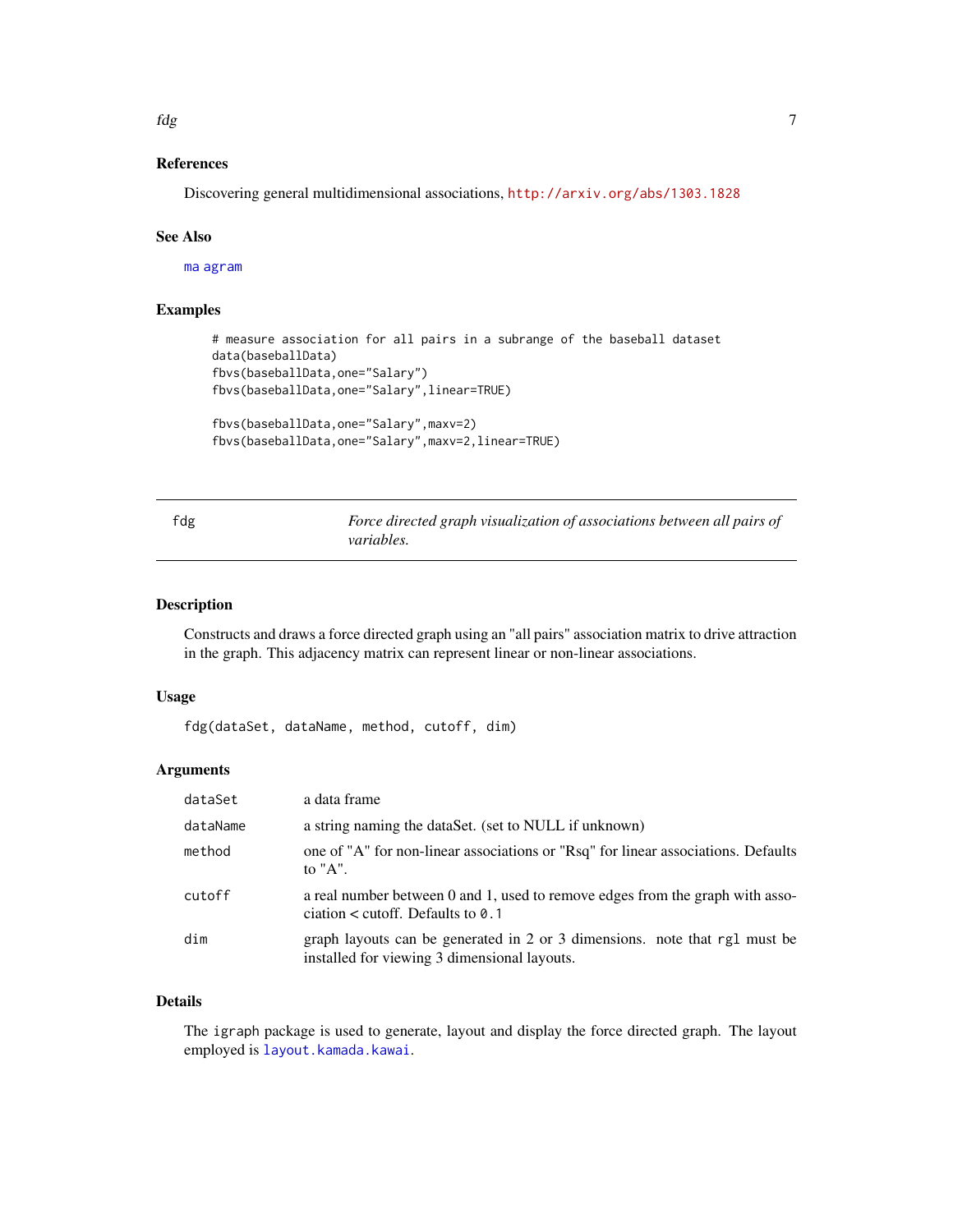# <span id="page-7-0"></span>Value

Returns nothing.

# Note

All non numeric columns and non complete rows are stripped from the data set before the adjacency matrix is computed.

# Author(s)

Ben Murrell, Dan Murrell & Hugh Murrell.

# References

Discovering general multidimensional associations, <http://arxiv.org/abs/1303.1828>

#### See Also

[ma](#page-7-1) [cor](#page-0-0) [agram](#page-2-1)

#### Examples

```
data(baseballData)
fdg(baseballData,dataName="baseballData",method="A",cutoff=0.35,dim=2)
# if you have rgl available then try dim=3
```

```
# fdg(baseballData,dataName="baseballData",method="Rsq",cutoff=0.15,dim=3)
```

```
ma Measure association
```
#### Description

A non-parametric measure of association between variables. The association score A ranges from 0 (when the variables are independent) to 1 (when they are perfectly associated). A is a kind of  $R^2$ estimate, and can be thought of as the proportion of variance in one variable explained by another (or explained by a number of other variables - A works for multivariate associations as well).

#### Usage

ma(d,partition,ht,hp,hs,ufp)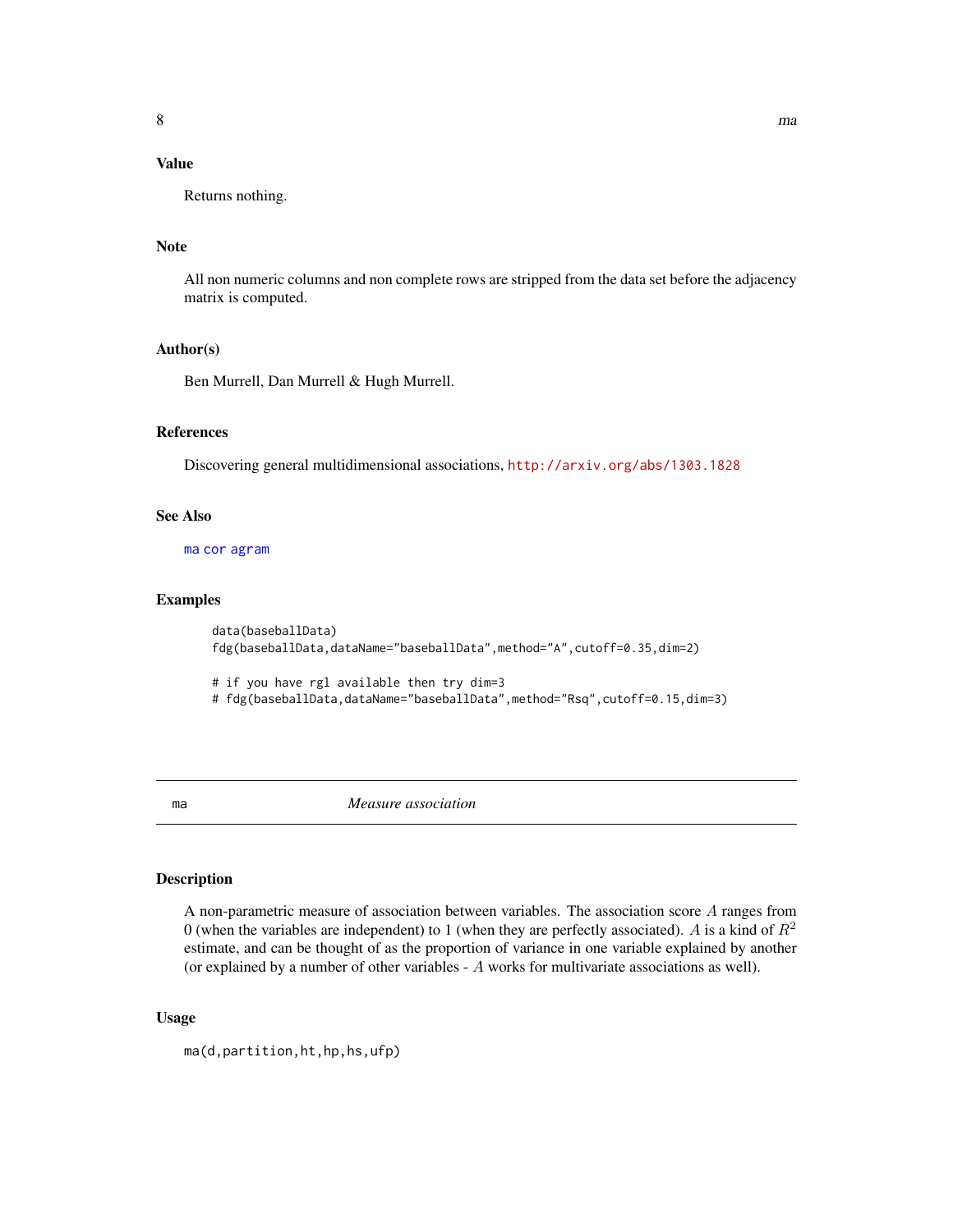ma 9

#### Arguments

| d         | the n x m data frame containing n observations of m variables for which the<br>maximal joint/marginal likelihood ratio score is required.                       |
|-----------|-----------------------------------------------------------------------------------------------------------------------------------------------------------------|
| partition | a list of column indices specifying variable groupings.                                                                                                         |
|           | Defaults to list( $c(m), c(1:m-1)$ ) where $m = ncol(d)$ which indicates ex-<br>plaining the last variable by means of all the other variables in the data set. |
| ht        | tangent for the hyperbolic correction, default $ht = 43.6978644$ .                                                                                              |
| hp        | power for the hyperbolic correction, default $hp = 0.8120818$ .                                                                                                 |
| hs        | scale for the hyperbolic correction, default $hs = 6.000000000000000000$                                                                                        |
| ufp       | for debugging purposes, default FALSE.                                                                                                                          |

# Details

An estimate of association (possibly nonlinear) is computed using a ratio of maximum likelihoods for the *marginal distribution* and maximum weighted likelihoods for the *joint distribution*.

Before the computation is carried out the data is ranked using the rwt function from the matie package. This estimate is usually conservative (ie low) and a small-samples hyperbolic correction is applied by adding an offset, os, to the joint likelihood given by:

 $\textsf{os} = \left(1 - \frac{1}{1+\mathsf{A} \times \mathsf{h} \mathsf{t}}\right) \frac{\mathsf{h}^\mathsf{hp}}{\mathsf{h} \mathsf{s}}$ hs

before the likelihood ratio is re-computed.

As the dimension of the data set increases so does the under-estimation of A even with the hyperbolic correction.

# Value

Returns a list of values ...

| A          | a score (including hyperbolic correction) estimating association for the data |
|------------|-------------------------------------------------------------------------------|
| rawA       | the association score before hyperbolic correction                            |
| jointKW    | the optimal kernel width for the joint distribution                           |
| altLL      | the optimal weighted log likelihood for the alternate distribution            |
| nullLL     | the optimal log likelihood for the marginal distribution                      |
| marginalKW | the optimal kernel width for the marginal distribution                        |
| weight     | the optimal weight used for the mixture                                       |
| LRstat     | the LR statistic, required for computing p values.                            |
| nRows      | n, the number of complete samples in the data set                             |
| mCols      | m, the number of variables in the data set                                    |
| partition  | user supplied partition for the variables in the data set                     |
| ufp        | user supplied debugging flag                                                  |

### Note

The data set can be of any dimension.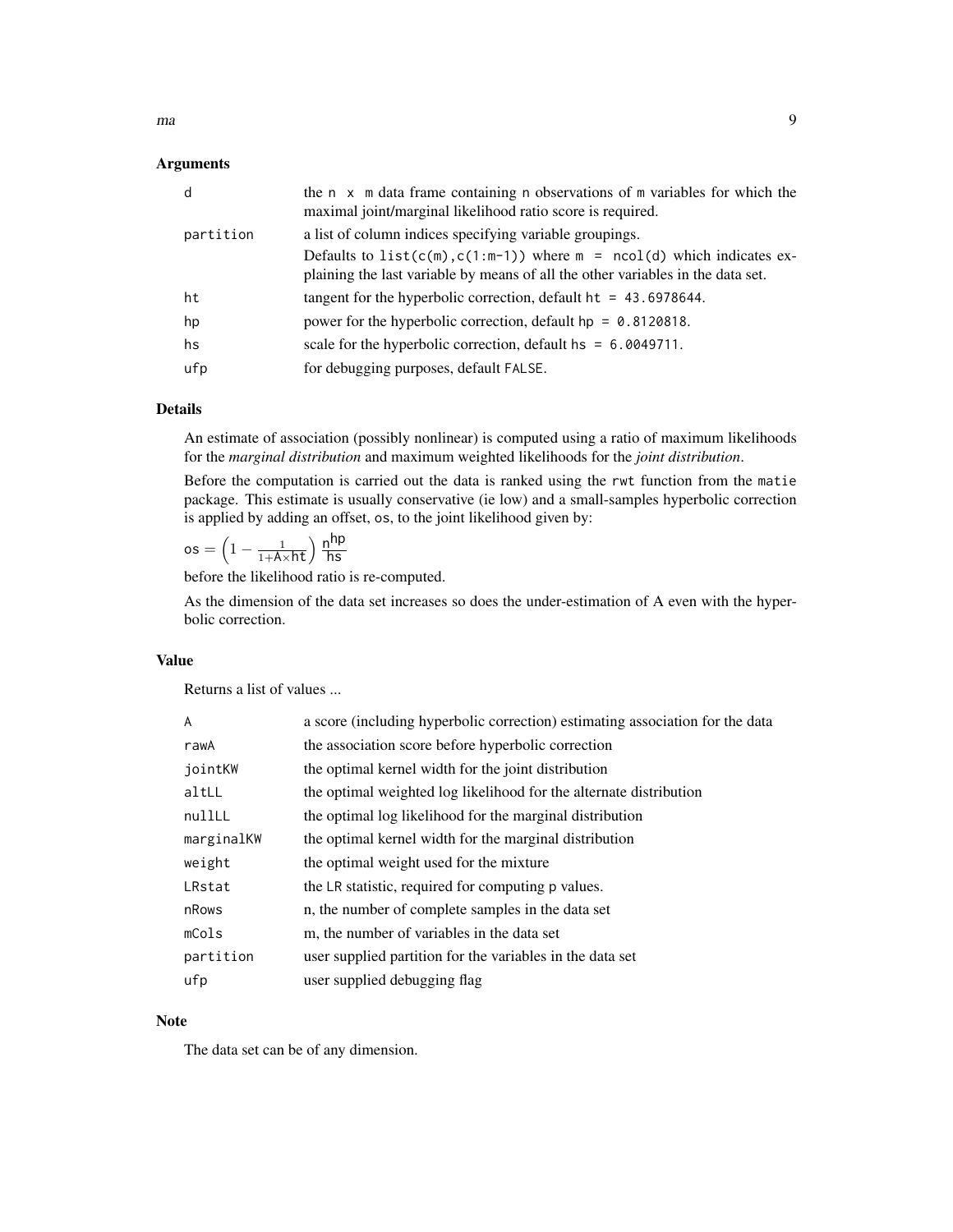# <span id="page-9-0"></span>Author(s)

Ben Murrell, Dan Murrell & Hugh Murrell.

# References

Discovering general multidimensional associations, <http://arxiv.org/abs/1303.1828>

# See Also

[rwt](#page-13-1) [pd](#page-12-1) [sbd](#page-13-2) [shpd](#page-14-1) [std](#page-17-1)

#### Examples

```
# bivariate association
d <- shpd(n=1000,m=2,Rsq=0.9)
ma(d)$A
#
# multivariate association (the proportion of variance in "Salary"
# explained by "Hits" and "Years")
data(baseballData)
ma(baseballData,partition=list(11,c(2,7)))$A
```
<span id="page-9-1"></span>ma.nl *Calculates degree of nonlinearity for a particular association score.*

#### Description

This function estimates nonlinear proportion of variance between one variable and a group of variables after linear association between the variable and the group has been removed.

#### Usage

 $ma.nl(Y, X)$ 

# Arguments

| A vector or a one column data frame.                                       |
|----------------------------------------------------------------------------|
| a group of vectors or a data frame with the same number of samples as in Y |

# Details

A linear model,  $Y \sim X$ , is constructed and ma is used to compute R^2 between Y and X.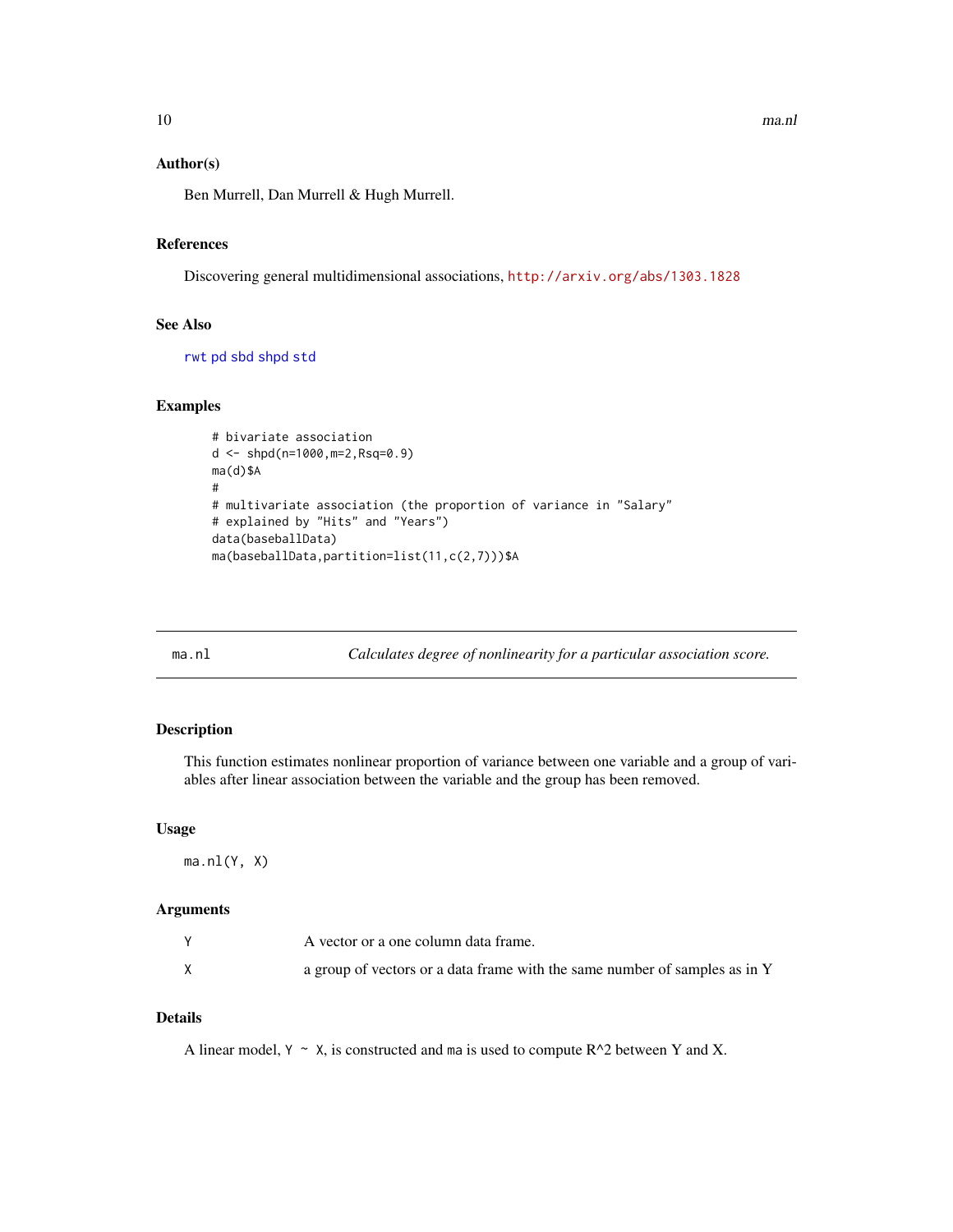#### <span id="page-10-0"></span>ma.test 11

# Value

Returns a list of real numbers:

| Rsq | linear association, the value of $R^2$ due to the linear model $Y \sim X$ .                                                  |
|-----|------------------------------------------------------------------------------------------------------------------------------|
| A   | total association (linear and nonlinear) between Y and the group X.                                                          |
| rA  | the residual association (the association left in the residuals after the linear part<br>has been regressed out of Y).       |
| n11 | A - Rsq, the nonlinear part of the association.                                                                              |
| n12 | $(A - \text{Rsq}) / A$ , the nonlinear proportion of the association.                                                        |
| nl3 | $(A - Rsq) / (1 - Rsq)$ , the proportion of total variance that is not explained by a<br>linear model but is explained by A. |

# Author(s)

Ben Murrell, Dan Murrell & Hugh Murrell.

# References

Discovering general multidimensional associations, <http://arxiv.org/abs/1303.1828>

## See Also

[ma](#page-7-1) [agram](#page-2-1)

#### Examples

```
X1 = runif(1000)
X2 = runif(1000)
Y = sin(0.5*pi*X1) + sin(0.5*pi*X2) + rnorm(1000)*0.000001ma.nl(Y,cbind(X1,X2))
#
# in the case of bivariate associations all these measures
# are symmetric apart from rA, the residual association
X = runif(1000)Y = sin(0.5*pi*x) + rnorm(1000)*0.01ma.nl(Y,X)$rA
ma.nl(X,Y)$rA
```
ma.test *p-value for an association score.*

## Description

This function computes the p-value for an association score using interpolation from a precomputed table (fast - only available for the bivariate case) or using a permutation test.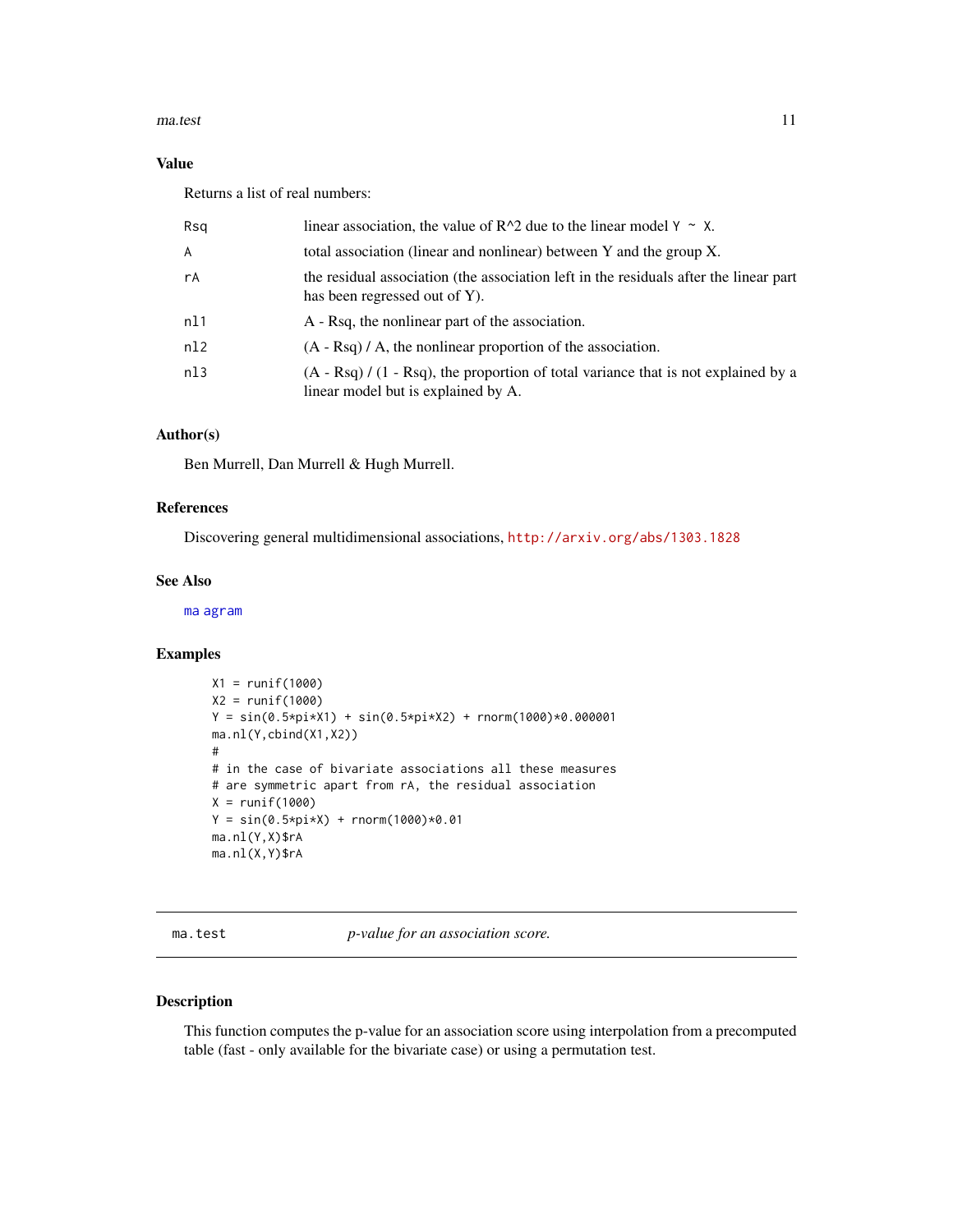12 ma.test

# Usage

ma.test(d, maStruct, permPartition, lookup, reps)

## Arguments

| d             | the data set                                                                                                                                                                                                                                                                           |
|---------------|----------------------------------------------------------------------------------------------------------------------------------------------------------------------------------------------------------------------------------------------------------------------------------------|
| maStruct      | the structure returned by a call to ma. Must be provided. No default.                                                                                                                                                                                                                  |
| permPartition | a permutation partition for the data set depending on the statistical question be-<br>ing asked. Defaults to the partition returned by the call to ma.                                                                                                                                 |
| lookup        | logical, if TRUE then a p-value is interpolated from a table of precomputed p-<br>values. If FALSE then a monte carlo simulation is carried out. Table lookup is<br>only accurate for associations on bivariate data with number of samples $\leq$ 400.<br>By default, lookup is TRUE. |
| reps          | no of repeats for the monte carlo simulation. defaults to 1000.                                                                                                                                                                                                                        |

# Details

Computes a p value for an association from the likelihood ratio statistic computed by [ma](#page-7-1). Uses interpolation by default for bivariate associations, and permutation testing for multivariate associations.

#### Value

Returns a real number in the range [0,1].

# Author(s)

Ben Murrell, Dan Murrell & Hugh Murrell.

# References

Discovering general multidimensional associations, <http://arxiv.org/abs/1303.1828>

#### See Also

[ma](#page-7-1)

# Examples

```
d <- shpd(n=100,m=2,Rsq=0.2)
aScore \leq ma(d)
ma.test(d, aScore)
# or set lookup to FALSE if you have computing time available
# ma.test(d, aScore, lookup=FALSE, reps=10000)
```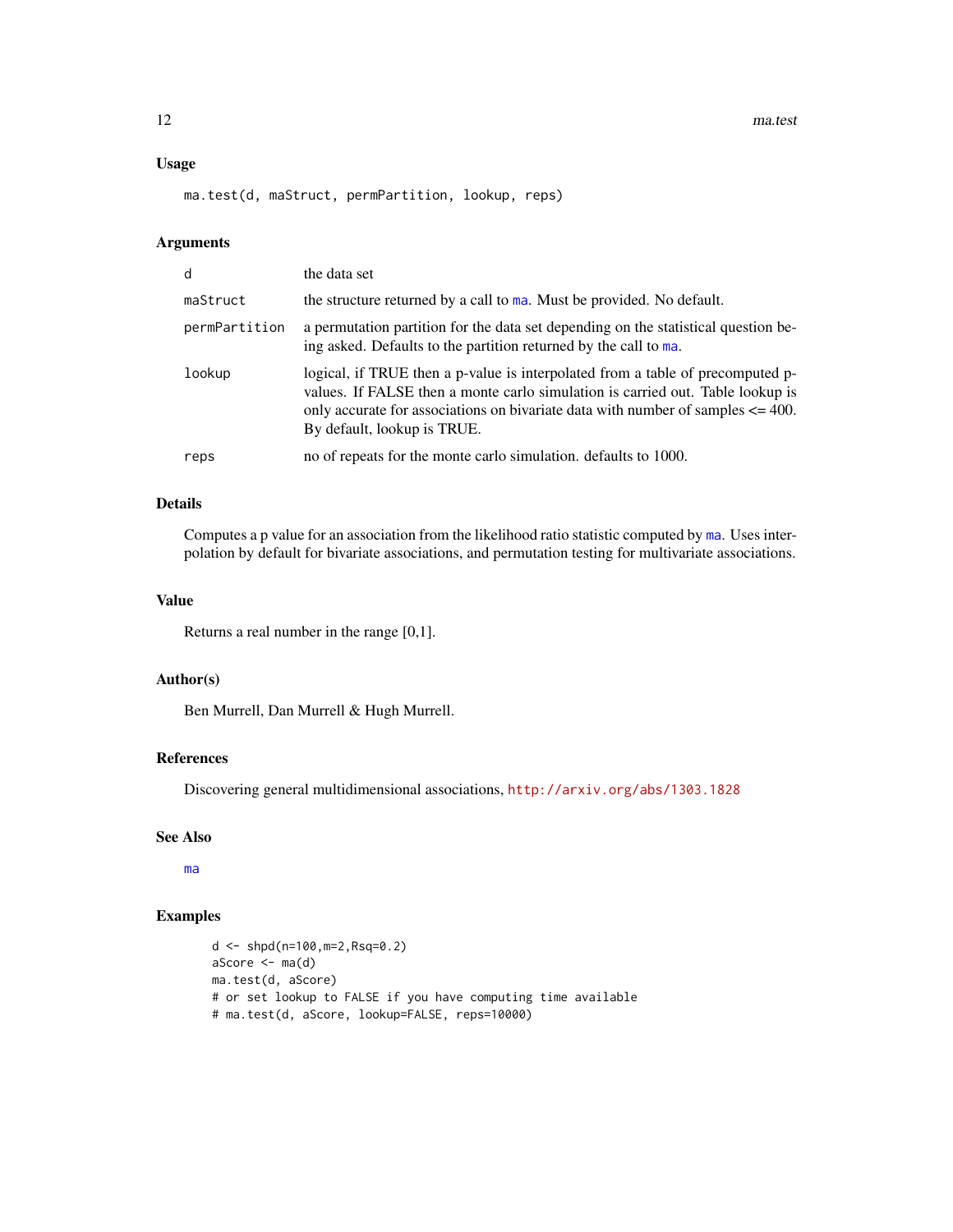# <span id="page-12-1"></span><span id="page-12-0"></span>Description

Optimal kernel widths output by [ma](#page-7-1) are employed to recompute the weighted joint distribution for two variables in a data set, and a contour plot for this distribution is drawn.

## Usage

 $pd(d, iv=1, jv=2)$ 

# Arguments

| d  | an n x m data frame with $m > 1$ .           |
|----|----------------------------------------------|
| iv | the column index of the independent variable |
| jv | the column index of the dependent variable   |

# Details

A data set of two variables is extracted from the user's data set and a full distribution is calculated using weighted marginal and joint likelihoods. The optimal kernel sizes and weighting are first computed via a call to [ma](#page-7-1).

#### Value

An n x n distribution of weighted likelihoods is returned.

#### **Note**

The data set must contain at least 2 columns.

# Author(s)

Ben Murrell, Dan Murrell & Hugh Murrell.

#### References

Discovering general multidimensional associations, <http://arxiv.org/abs/1303.1828>

#### See Also

[ma](#page-7-1)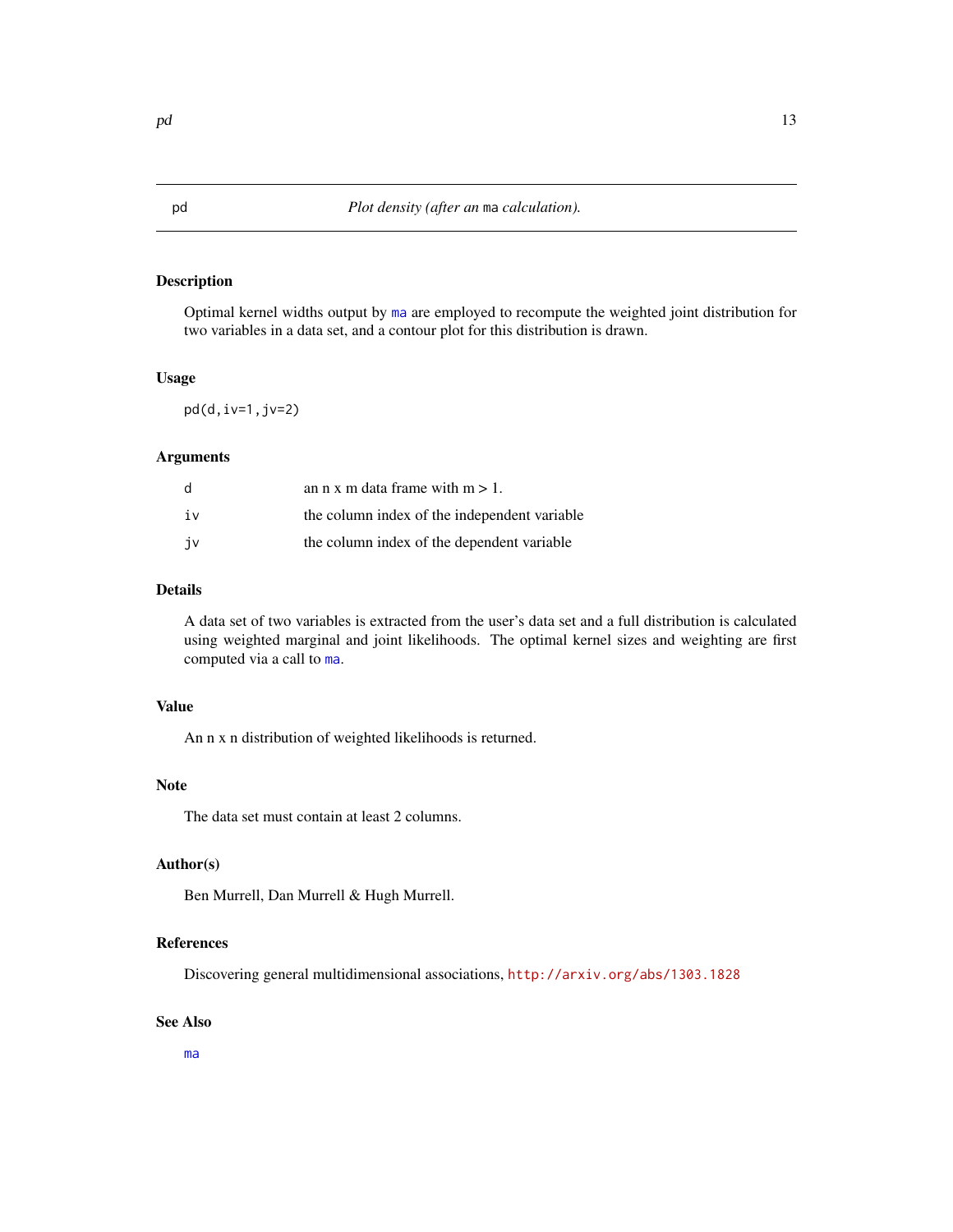# Examples

```
f <- function(x,name="Sinusoidal",def="y = 1 + sin(x)"){
  return(1 + sin(x))}
d <- sbd(f,min=-2*pi,max=2*pi,n=1000,Rsq=0.9)
ma(d)$A
dist \leftarrow pd(d)
```
<span id="page-13-1"></span>rwt *Rank with ties*

# Description

This function replaces variable values in a data set with their ranks, using a random tie breaking strategy. It is called by [ma](#page-7-1) and [pd](#page-12-1).

<span id="page-13-2"></span>sbd *Generates sample bivariate data.*

# Description

This function generates a sample bivariate data set.

#### Usage

sbd(func,min,max,n,Rsq)

#### Arguments

| func | a user supplied function of one variable, $y = func(x)$ , near which data is gener-<br>ated. |
|------|----------------------------------------------------------------------------------------------|
| min  | min value for the domain of func                                                             |
| max  | max value for the domain of func                                                             |
| n.   | number of sample points to generate                                                          |
| Rsa  | coefficient of determination for the data set                                                |

# Details

If func is NULL then a normal bivariate data set of n samples is generated with correlation coefficient sqrt(Rsq). If func is passed by the user then n sample points are scattered about  $y=func(x)$ with variance governed by the Rsq parameter

# Value

Returns an n x 2 bivariate data set

<span id="page-13-0"></span>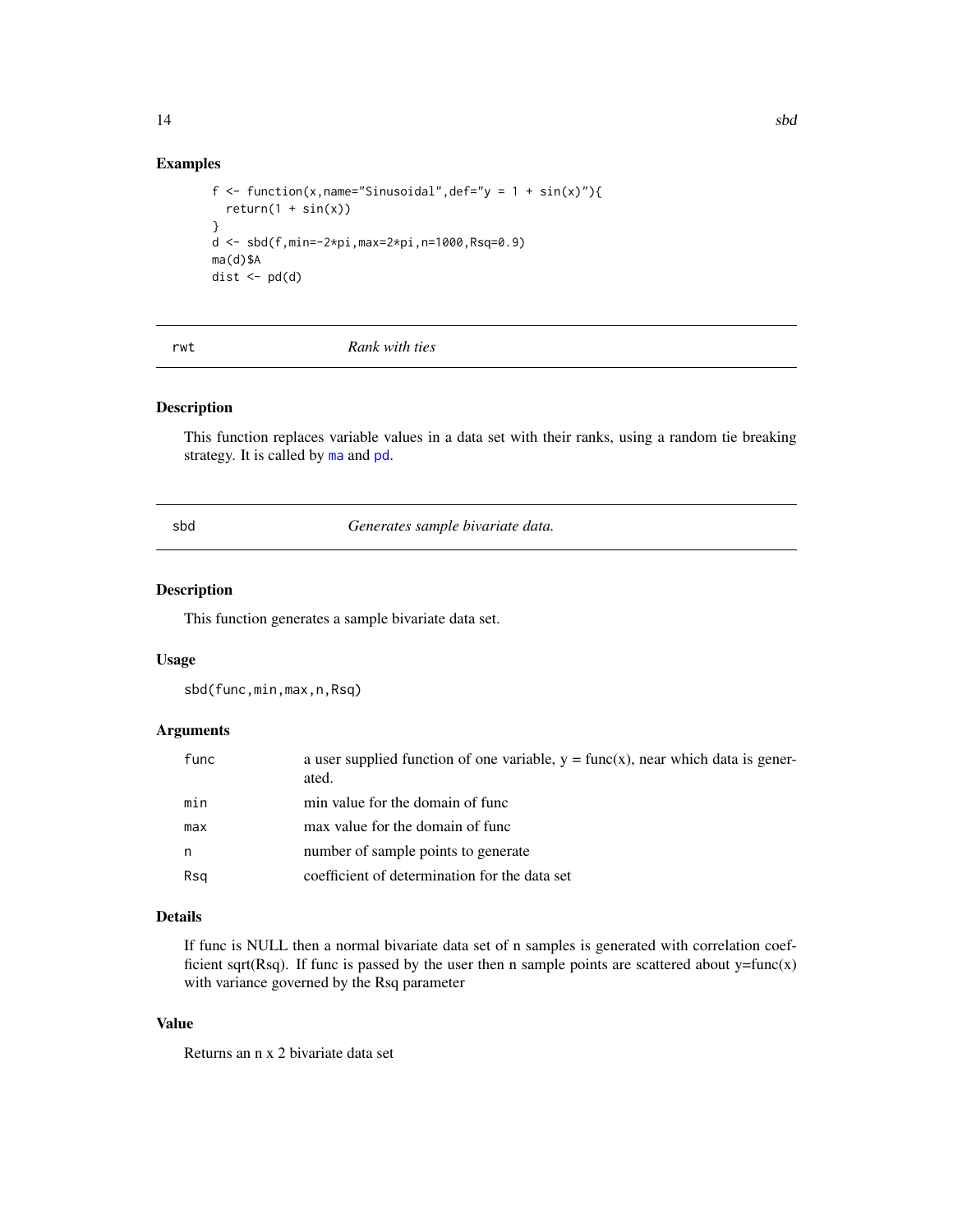#### <span id="page-14-0"></span>shpd the state of the state of the state of the state of the state of the state of the state of the state of the state of the state of the state of the state of the state of the state of the state of the state of the state

# Note

See examples below on how to set up user defined functions

#### Author(s)

Ben Murrell, Dan Murrell & Hugh Murrell.

# References

Discovering general multidimensional associations, <http://arxiv.org/abs/1303.1828>

# See Also

[ma](#page-7-1)

# Examples

```
f <- function(x,name="Sinusoidal",def="y = 1 + sin(x)"){
  return(1 + sin(x))}
d <- sbd(f,min=-2*pi,max=2*pi,n=500,Rsq=0.9)
ma(d)$A
plot(d)
```
<span id="page-14-1"></span>

shpd *Generates sample hyperplane data.*

#### Description

This function generates a sample hyperplane data set.

# Usage

shpd(n,m=2,Rsq=0.7,Ri=0)

## Arguments

| n   | number of sample points to generate                                                                                     |
|-----|-------------------------------------------------------------------------------------------------------------------------|
| m   | a hyperplane of dimension m-1 will be generated in m space                                                              |
| Rsa | the desired coefficient of determination for the hyperplane, indicates how far<br>data points will vary from the plane. |
| Ri  | correlation coefficient for "independent"" variables within the hyperplane                                              |

#### Details

Scatters data around the hyperplane:  $Vm = sum(V1...Vm-1) + noise$  where noise is adjusted so that the final dataset has coefficient of determination equal to Rsq. Variables V1..Vm-1 are assumed to be independent but the user can make them dependent on each other by setting the Vi parameter away from zero.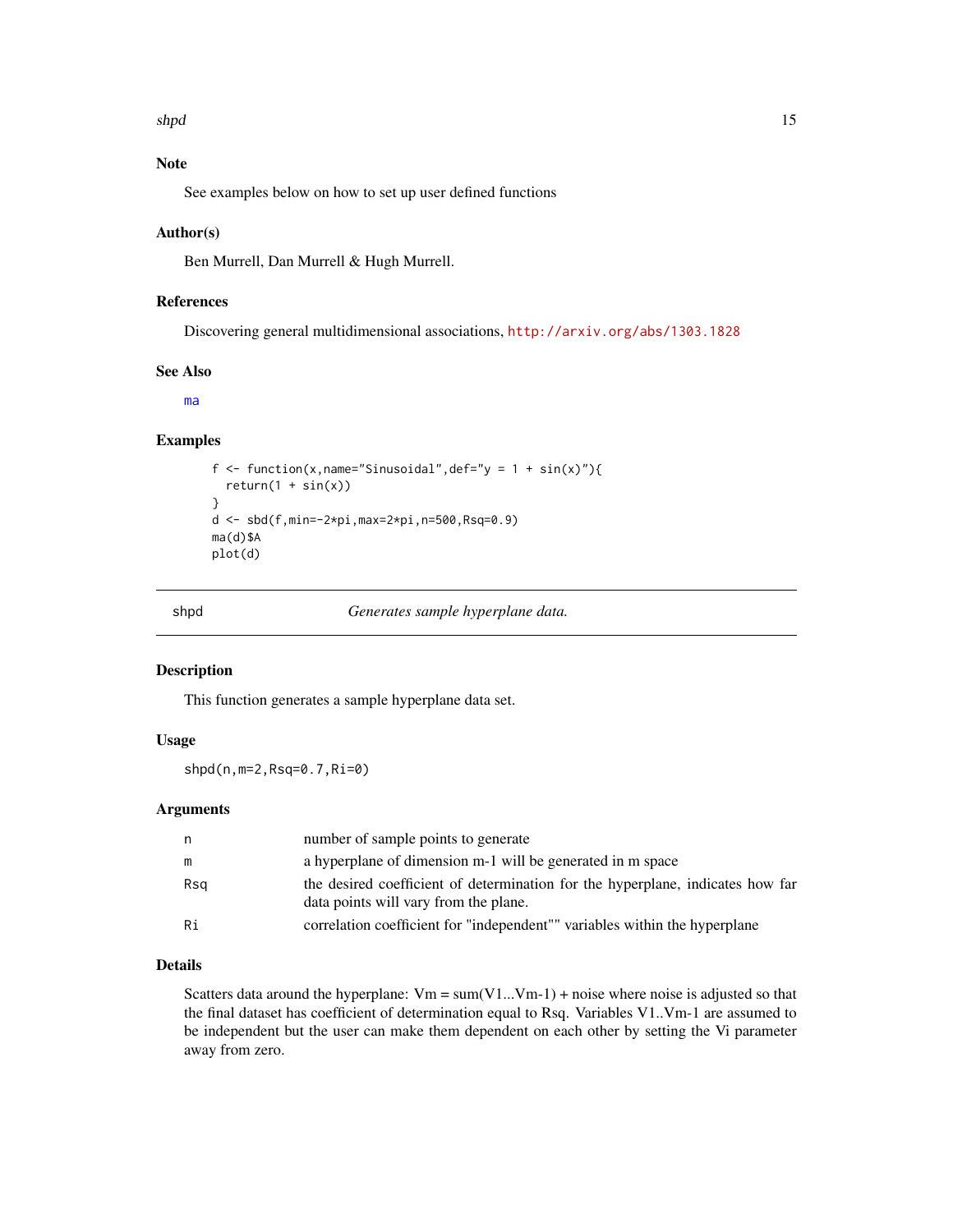# <span id="page-15-0"></span>Value

Returns a n x m data set

# Author(s)

Ben Murrell, Dan Murrell & Hugh Murrell.

# References

Discovering general multidimensional associations, <http://arxiv.org/abs/1303.1828>

# See Also

[ma](#page-7-1)

#### Examples

```
d <- shpd(500,3,Rsq=0.8,Ri=0.01)
ma(d)$A
ma(d,partition=list(1,2))$A
ma(d,partition=list(3,1))$A
ma(d,partition=list(3,2))$A
ma(d,partition=list(3,c(1,2)))$A
cor(d)^2# if m=3 and if you have rgl
# you can view the data set in 3D
# library("rgl")
# plot3d(d)
```
spa *Semi-partial association (computes association while controlling for variables)*

## Description

Computes the semi-partial association between a response variable and an explanatory variable, after controlling for a control variable.

# Usage

spa(Y,X,C)

# Arguments

| the response variable, a vector or column from a dataset    |
|-------------------------------------------------------------|
| the explanatory variable, a vector or column from a dataset |
| the control variable, a vector or column from a dataset     |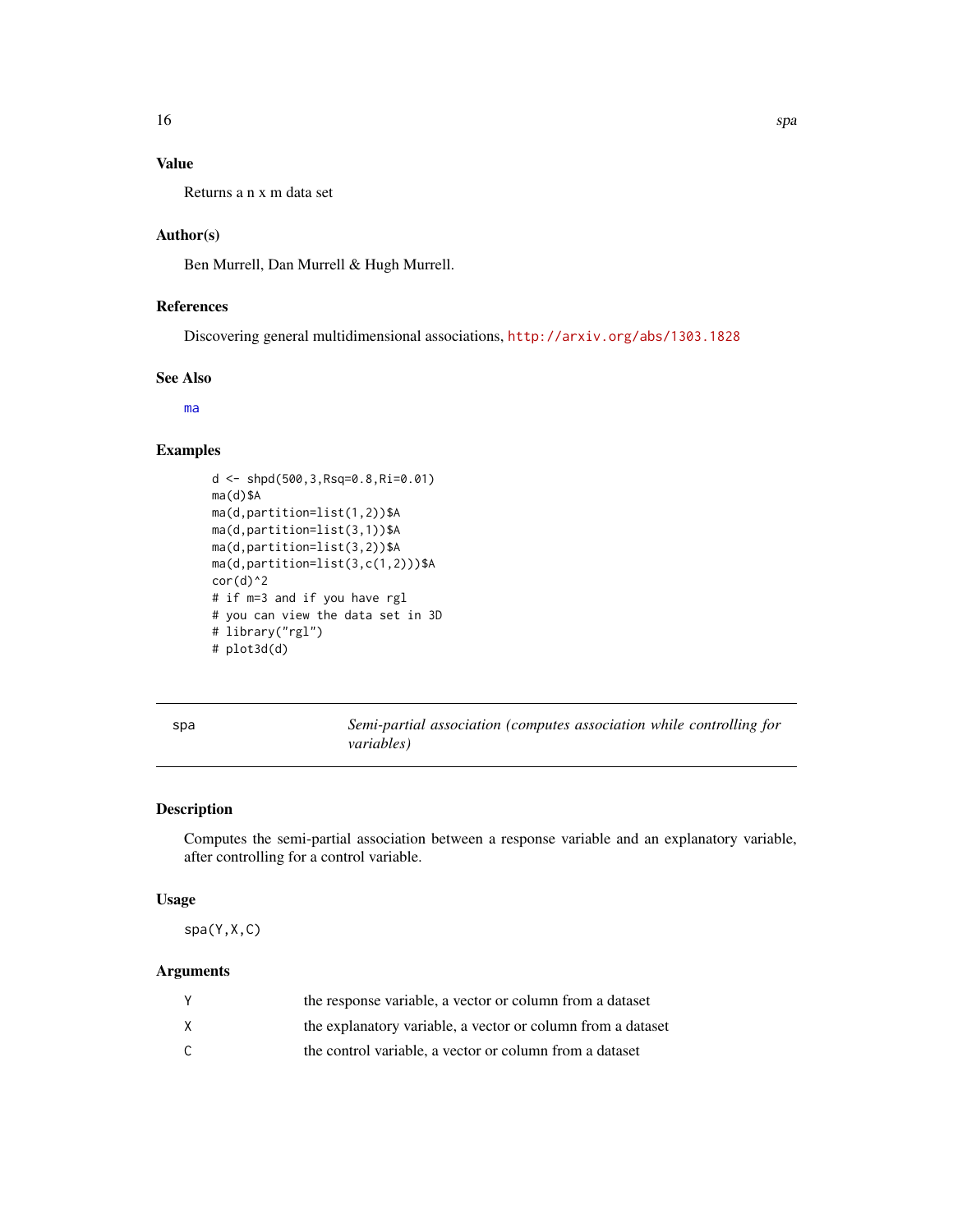# <span id="page-16-0"></span>Details

A semi-partial association (possibly nonlinear) is computed via:

 $ma(cbind(C, X, Y))$ \$A -  $ma(cbind(C, Y))$ \$A.

Inspired by the linear semi-partial correlation given by:

spcor.test(Y,X,C)

from the ppcor package.

# Value

Returns a real number in the range [0,1].

# Note

The parameters Y, X and C must be vectors of the same length.

# Author(s)

Ben Murrell, Dan Murrell & Hugh Murrell.

#### References

Discovering general multidimensional associations, <http://arxiv.org/abs/1303.1828>

#### See Also

[ma](#page-7-1)

#### Examples

```
# When the association between Y and X is entirely explained by C
C < - rnorm(1000)
X <- C+rnorm(1000)*0.5
Y <- C+rnorm(1000)*0.5
# See the relationship without controlling for C
ma(cbind(X,Y))$A
# See the relationship with C as a covariate (should be close to 0)
spa(Y,X,C)
# if you have ppcor then you can verify that
# the linear semi-partial correlation is similar,
# as these associations are all linear
# spcor.test(Y,X,C)$estimate^2
#
# When the association between Y and X is only partially explained by C
C <- rnorm(1000)X <- C+rnorm(1000)*0.5
Y <- X+rnorm(1000)*0.5
# See the relationship without controlling for C
ma(cbind(X,Y))$A
# See the relationship with C as a covariate
# (should be lower than the uncontrolled one, but not as low as 0)
```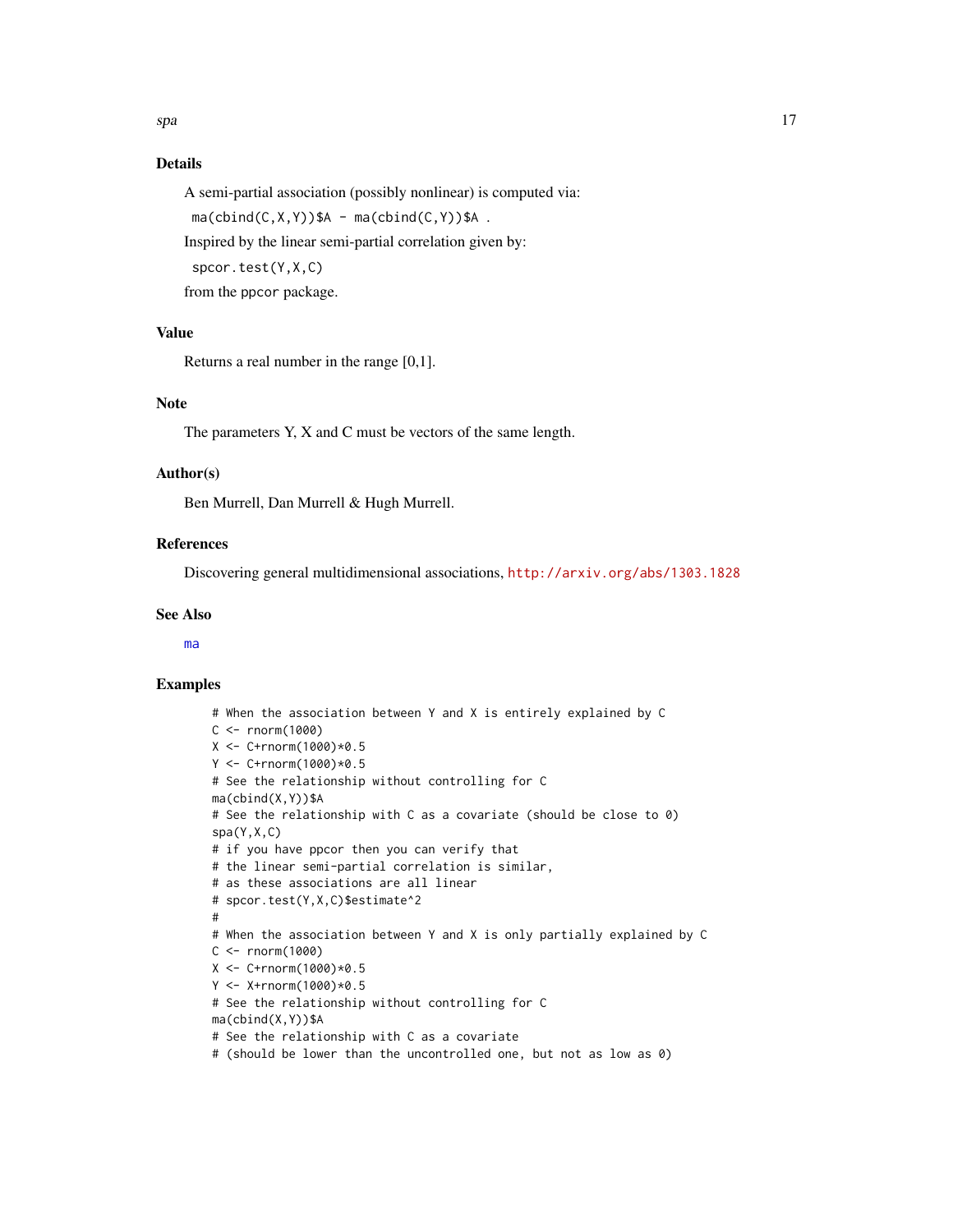```
spa(Y,X,C)
# if you have ppcor then you can verify that
# the linear semi-partial correlation is similar,
# as these associations are all linear
# spcor.test(Y,X,C)$estimate^2
#
#
# if you have rgl you can plot the data
# library(rgl)
# plot3d(X,C,Y)
```
<span id="page-17-1"></span>

std *Generates sample trivariate data set.*

#### Description

This function generates a sample trivariate data set.

#### Usage

std(func,xMin,xMax,yMin,yMax,n,Rsq)

# Arguments

| func | a user supplied function of two variables, $z = \text{func}(x,y)$ , near which data is gen-<br>erated |
|------|-------------------------------------------------------------------------------------------------------|
| xMin | min value for the x domain of func                                                                    |
| xMax | max value for the x domain of func                                                                    |
| yMin | min value for the y domain of func                                                                    |
| yMax | max value for the y domain of func                                                                    |
| n    | number of sample points to generate                                                                   |
| Rsq  | coefficient of determination for the data set                                                         |
|      |                                                                                                       |

# Details

If func is NULL then a normal trivariate data set of n samples is generated with correlation coefficients all set to sqrt(Rsq). If func is passed by the user then n sample points are scattered about  $z = func(x, y)$  with variance governed by the Rsq parameter.

# Value

Returns an n x 3 trivariate data set.

# Note

See examples below on how to set up user defined functions.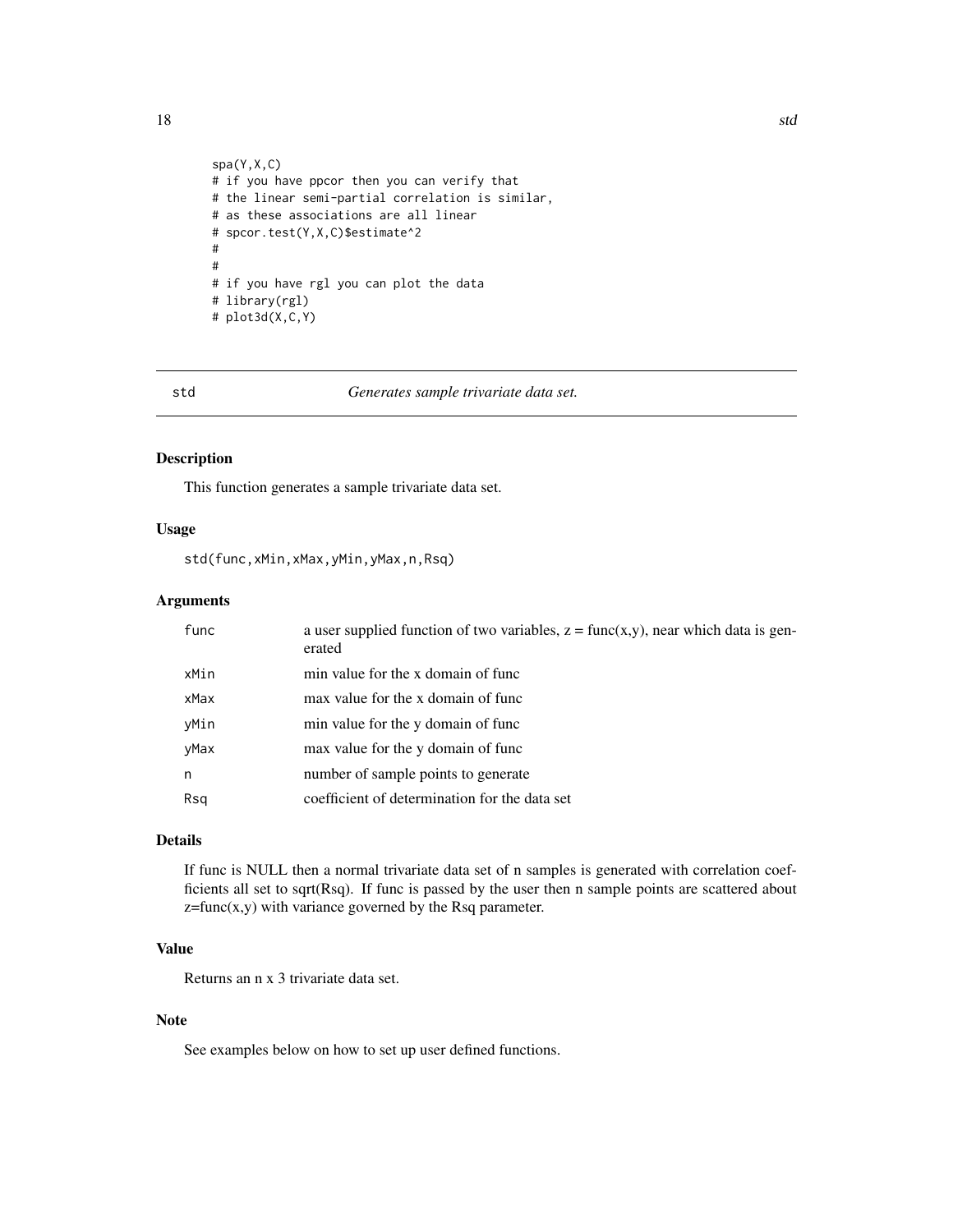<span id="page-18-0"></span>tap the contract of the contract of the contract of the contract of the contract of the contract of the contract of the contract of the contract of the contract of the contract of the contract of the contract of the contra

### Author(s)

Ben Murrell, Dan Murrell & Hugh Murrell.

#### References

Discovering general multidimensional associations, <http://arxiv.org/abs/1303.1828>

# See Also

[ma](#page-7-1) [sbd](#page-13-2)

# Examples

```
f <- function(x,y,name="MexicanHat", def="z=(1-t^2)exp(-t^2div2), t^2=x^2+y^2"){
  t < -sqrt{sqrt(x^2 + y^2)}z \le -(1.0 - t^2) * exp(- t * t / 2)return(z)
}
d <- std(f, xMin=-2, xMax=2, yMin=-2, yMax=2, n=500, Rsq=0.85)
ma(d)$A
# if you have rgl you can view the data set in 3D
# library("rgl")
# plot3d(d)
```
<span id="page-18-1"></span>

tap *Test all pairs (computes association score for all pairs of variables).*

# Description

Tries all pairs in an n x m user supplied data set (n observations of m variables). Returns a square matrix of association measures.

#### Usage

tap(dataSet,one)

## Arguments

| dataSet | the n x m data frame representing n observations of m variables.                                   |
|---------|----------------------------------------------------------------------------------------------------|
| one     | a string specifying the name of one variable in the dataset, for testing all pairs<br>against one. |

# Details

All pairs of variables in a user supplied data set are measured for A association. Returns an m x m data frame ( or  $m-1 \times m-1$  when one is set) storing A values for each pair of variables in the all pairs test.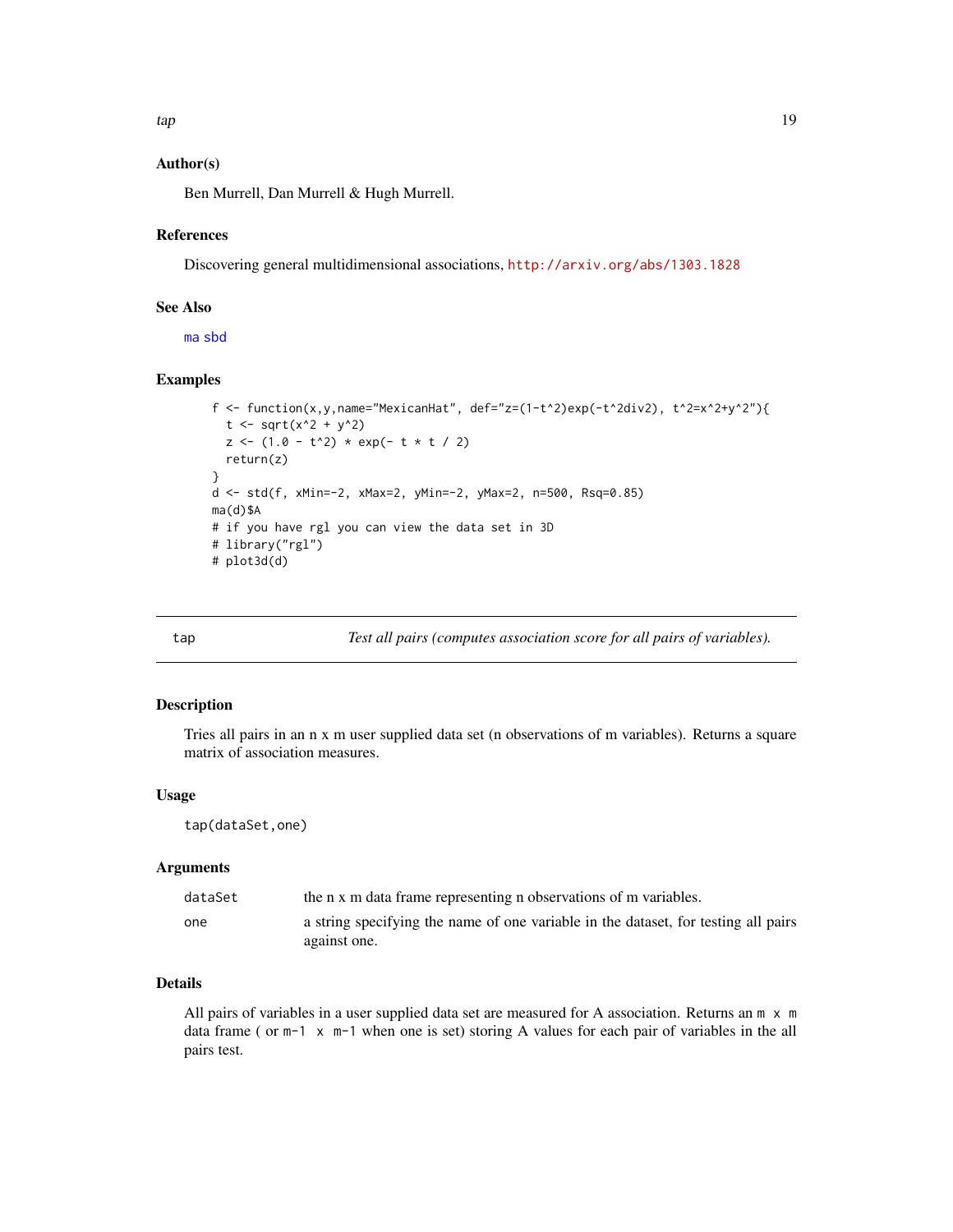# <span id="page-19-0"></span>Value

Returns a square data frame.

# Note

The data set can be of any dimension.

# Author(s)

Ben Murrell, Dan Murrell & Hugh Murrell.

# References

Discovering general multidimensional associations, <http://arxiv.org/abs/1303.1828>

# See Also

[ma](#page-7-1)

# Examples

# measure association for all pairs in a subrange of the baseball dataset data(baseballData) ap <- tap(baseballData)